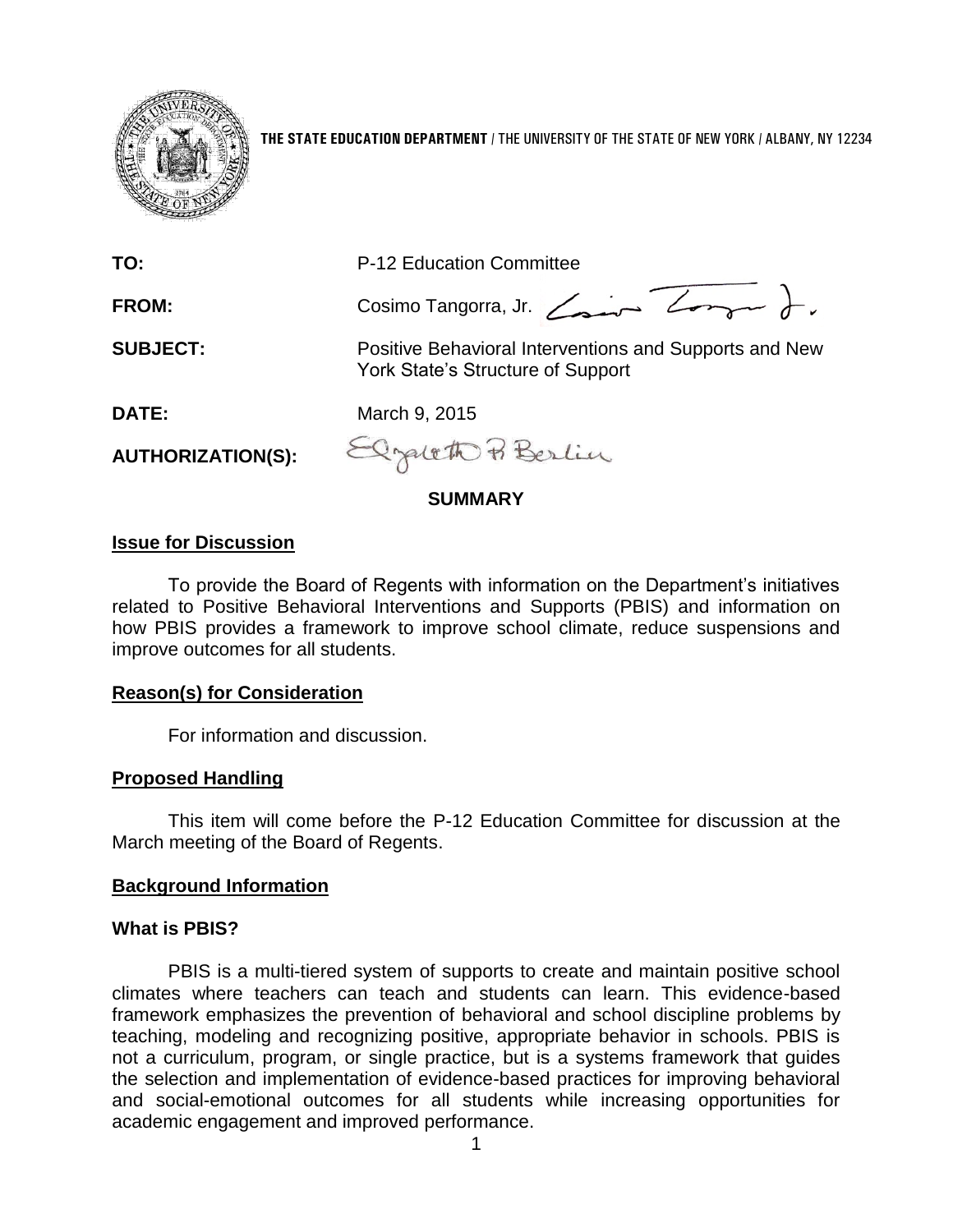Like Response to Intervention, PBIS has tiers of support.

- 1. Primary Prevention (Tier 1): Primary prevention is a school wide level of support that focuses on teaching and reinforcing three to five behavioral expectations for conduct, such as "be safe," be responsible," and "be respectful." These expectations are explicitly taught and translated into positively stated examples of what these behaviors look like in classrooms and non-classroom areas to ensure consistency across all settings.
- 2. Secondary Prevention (Tier 2): Secondary Prevention is designed to provide targeted small group or simple individual interventions to support students who are not responding to Primary Prevention efforts. School teams use data such as office discipline referrals to identify students who need further instructional supports related to behavior. Teams design and use appropriate and effective interventions, monitoring student response through data collection and adjusting support as needed.
- 3. Tertiary Prevention (Tier 3): Tertiary supports are for those students whose needs are not being met by Primary and Secondary efforts alone and are experiencing intense and/or chronic problem behavior. School teams use functional behavioral assessment and personcentered planning to connect school, family, and community supports to design appropriate and effective behavioral intervention plans for individual students. Tertiary supports will be more effective if there are strong Tier 1 and 2 systems in place.

## **Outcomes when PBIS is used, with fidelity, in schools**

Research indicates that schools that effectively implement PBIS with fidelity demonstrate improved school climates, better student academic, behavior and social outcomes and parental engagement. Specifically, when schools implement PBIS, results include:

- Reductions in disciplinary referrals, suspensions and expulsions while increasing academic performance;
- Increases in the consistent use of positive teaching and reinforcement strategies for behavior;
- Use of more engaging, responsive, preventive and productive approaches to problematic behavior; and
- Use of positive and individualized supports for students whose behaviors require more specialized intervention.

Data collected from a sample of New York State schools implementing PBIS is consistent with these outcomes. High fidelity of implementation of a PBIS framework correlated with higher academic performance and a statistically significant decrease in suspension and office discipline referrals for specific groups of students.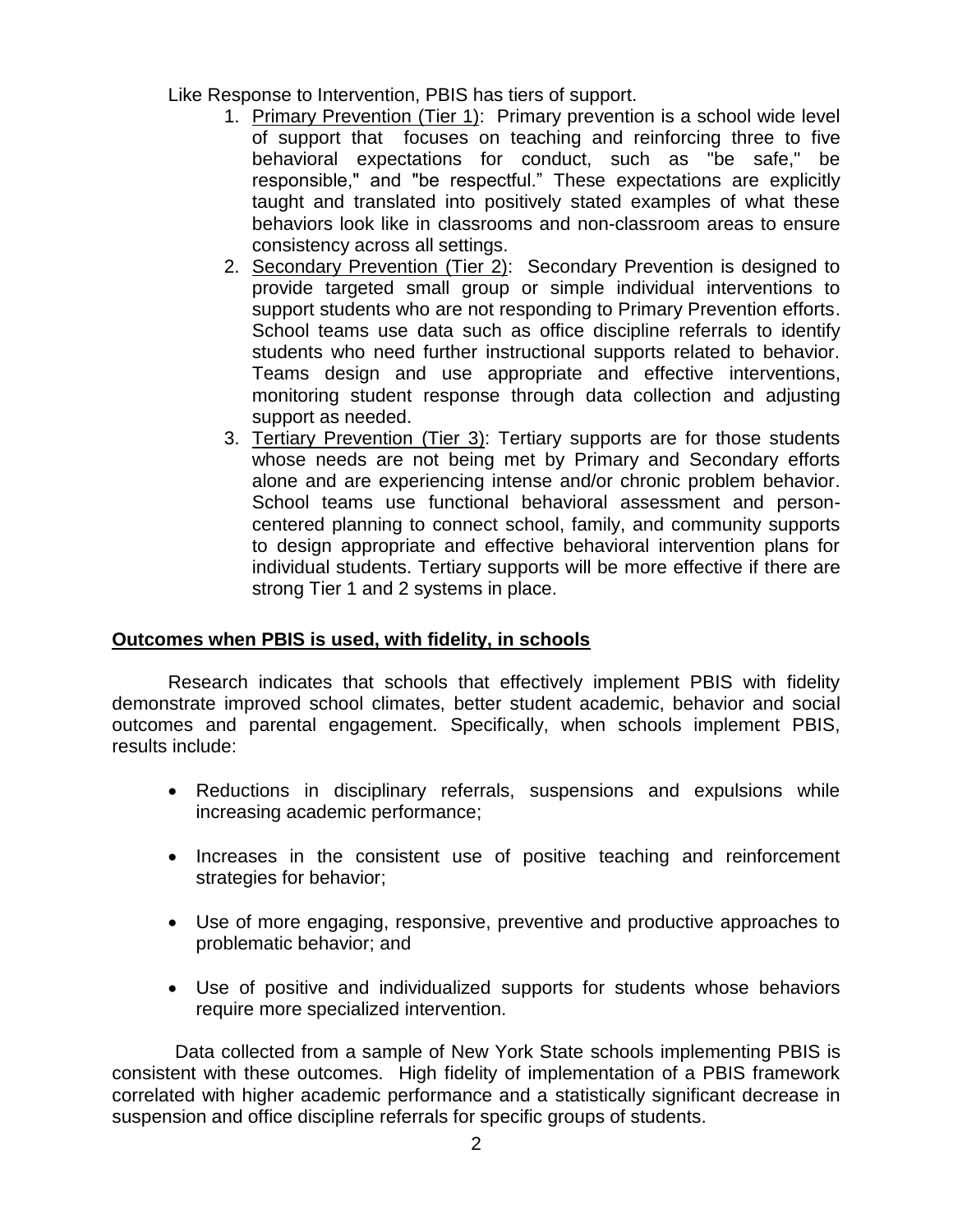#### **Department initiatives to support PBIS implementation in schools**

The Department has used Individuals with Disabilities Education Act (IDEA) discretionary funds to support PBIS since 2002 when it instituted a statewide system of training and technical assistance for schools implementing PBIS. Through seven individual contracts, NYSED offered regional and individual technical assistance to schools on PBIS practices and systems. In order to target support to districts identified through the state's aligned accountability system, in 2009 NYSED's PBIS structure of support was integrated as part of a coordinated statewide special education technical assistance network, the Regional Special Education Technical Assistance Support Centers (RSE-TASC).

Through the RSE-TASC, NYSED initially funded 15 Behavior Specialists and in 2013 expanded the number of Behavior Specialists to 30. While RSE-TASC Behavior Specialists provide professional development to interested schools on a regional basis, most of their work is dedicated to providing embedded professional development support to schools whose data shows high rates of suspension of students with disabilities and/or disproportionality by race/ethnicity in the disciplinary actions for students with disabilities. As of July 2014, the Behavior Specialists reported providing embedded professional development and technical assistance to fully implement the framework of PBIS in 176 New York schools, with support offered to additional schools, at various levels of intensity, through regional professional development.

In the current 10 RSE-TASC contracts, NYSED supports 40 full-time behavior specialists, 10 of which are dedicated to support positive behavioral supports in preschool programs.

In 2010, NYSED established the State's PBIS Technical Assistance Center (NYS PBIS TAC) [www.nyspbis.org.](http://www.nyspbis.org/) The purpose and goals of the PBIS TAC are to:

- 1. provide professional development and technical assistance to the RSE-TASC Behavioral Specialists and develop and/or update research-based curriculum on PBIS to be used by RSE-TASC Behavioral Specialists in their work with school districts;
- 2. evaluate the effectiveness of RSE-TASC's Behavior Specialists intervention with school districts;
- 3. provide timely access to research-based information on PBIS statewide through a web-based resource library (and liaison with national PBIS technical assistance centers; and
- 4. provide regional professional development sessions.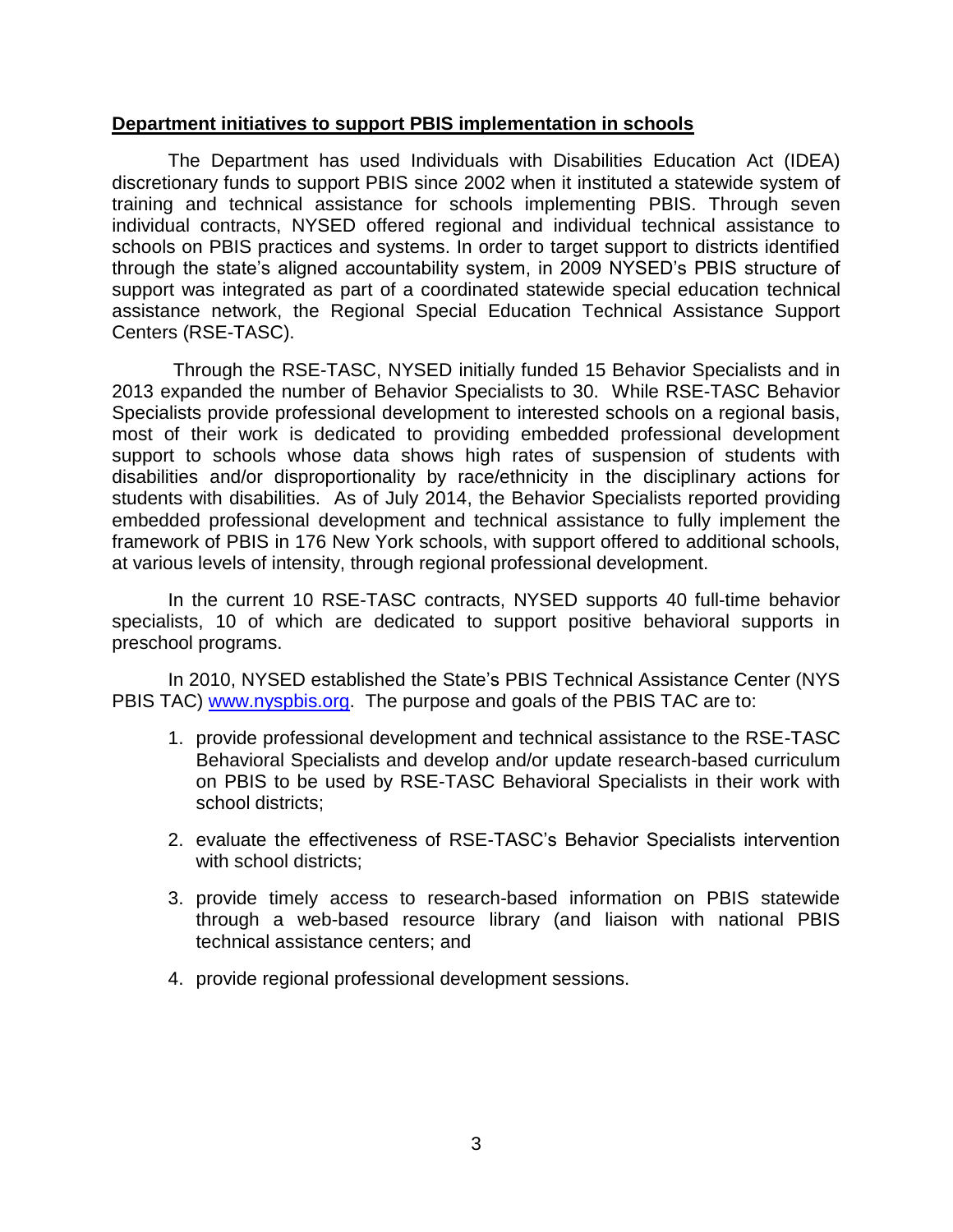## **Recommendations**

- 1. The Office of Special Education and the Student Support Services Office will collaborate on initiatives to promote PBIS to reduce incidents of school violence and improve school climate.
- 2. The Office of Special Education and the Office of Early Learning will collaborate to improve behavior practices in New York's regular early childhood programs, including Universal Pre-K programs as well as in special education preschool programs.
- 3. Support PBIS implementation as an evidence-based school improvement initiative to improve the results in focus districts and focus schools and to address issues of disproportionality by race/ethnicity in disciplinary actions.

# **Panel Presentation**

Panelists from three schools and a representative of the NYS PBIS TAC will discuss their PBIS implementation and results. In addition to questions from the Board of Regents, the panel's discussion will be focused around the following questions:

- What are the specific activities/strategies taken to implement PBIS in your school?
- What have been the challenges to implementation?
- How has the implementation of PBIS changed your school's climate and culture?
- What has been the impact of PBIS on academic outcomes?
- What are the changes to office disciplinary referrals and suspension rates as a result of PBIS?
- How is data used to inform the level of intervention and to identify students in need of increased levels of behavioral or academic support?
- What are some ways the Department can continue to support the field's efforts to implement PBIS?

## **Panel Members**

| Erika Tobia  | <b>Principal</b>               |
|--------------|--------------------------------|
| Kaiama Hamer | Dean                           |
|              | P.S. 41 (Gun Hill Road School) |
|              | Bronx, NY                      |

P.S. 41 is a K-5 elementary school located in Bronx, New York with a total enrollment of 876 students. Approximately 91 percent of the student population qualifies for a free or reduced lunch. 60 percent of the students enrolled in the school are African American, 37 percent are Hispanic, one percent is Asian, and one percent is Caucasian. Ten percent are English Language Learners population and 19 percent of all students are identified as students with special needs.